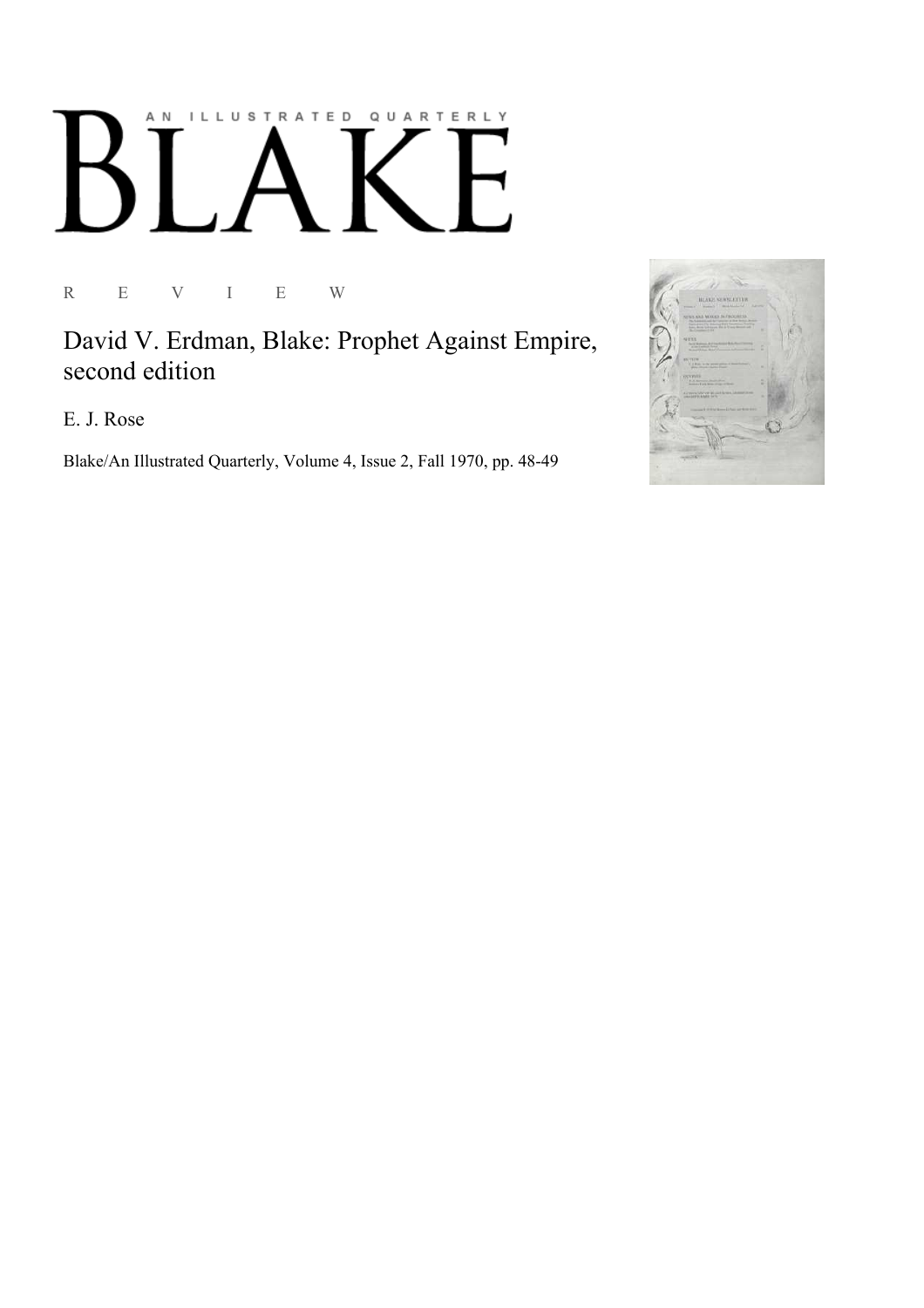David V. Erdman. *BLAKE; PROPHET AGAINST EMPIRE.* 2nd ed. Princeton; Princeton University Press, 1969. Pp. xxix + 546. \$12.50 (in paper covers, Garden City, N. Y.: Doubleday Anchor Books, 1969, \$3.50).

*Reviewed by E. J. Rose, University of Alberta* 

In the *Yale Review* in 1954, Martin Price wrote that David Erdman had a tendency to convert "Blake's irony too easily into mere expose" and went on to say that there was a kind of '"conversion downwards' that throughout the book seems in effect to invert Blake's figural method into political pamphleteering." I doubt that it would be easy to find a critic of Blake more concerned with "Blake's figural method" than I, but I did not and still do not share Price's opinion. Price's charge is really the only one that can be made on a broad scale against Erdman's study. All other disagreements are of the kind that Erdman will defeat with additional evidence or include to extend his own interpretation.

Were I asked to defend historical criticism I should cite *Blake: Prophet Against Empire* as the best example of that kind of criticism I could name; its author is not only not limited by the methods of the historical critic, he is able to use those methods to great effect. *Blake: Prophet Against Empire* is obviously more than a study of Blake's historical allegory. The "ruthless allegorizing" Price found in Erdman's book is still there, but the reader would have to be extremely dull to come away from a reading of it without having understood and appreciated Erdman's rounded vision of Blake as a poet-prophet in continuing debate with not only his own times but all times. Like Thoreau, Blake does not simply read the "Times" he reads the Eternities.

Erdman's study of Blake deals thoroughly with one great wall of the poet-painter's palace of art, but it is obvious that he has viewed that palace from other directions, Erdman's overview of Blake is what prevents his detailing of the political ideas from becoming dry-as-dust. Many myopic Neoplatonic studies and thin but overly long "introductions" that neither possess Erdman's scrupulosity nor his well-informed perspective on the whole Blake have been published since 1953: would to God that all Blake critics wrote *Prophets.* 

The revised edition of *Blake: Prophet Against Empire* leaves the book basically unchanged. Erdman has made corrections, alterations, minor changes, and a few elaborations in the text. He has also built much new information into the notes. While it is the destiny of a book of this kind to go encyclopaedic, it is to be regretted that so much of value interrupts necessarily the flow of the text. Reading *Blake: Prophet Against Empire* is like reading two books at once. Many of Erdman's pages look like the heavily-annotated pages of undergraduate editions of *Paradise Lost.* The invitation is out continually, of course, to add and add, and between 1953 and 1969 Erdman harvested much from his continuing study of Blake and the contributions of others--all of which he acknowledges in proper fashion. I suspect Erdman already has more to add to the next revision.

Future scholarship is bound to assume a talmudic relation to Erdman's midrash on Blake. While some of Erdman's interpretations and decipherings do not belong to the realm of "higher criticism," many others do. Critics who are not satisfied with "lower criticism" or with interpretations empirical in character, whether they are historical, biographical, bibliographical, or textual, will always mutter "caveat emptor." But Erdman hears the wing-beats of Blake's spirit as it moves across the deeps of his